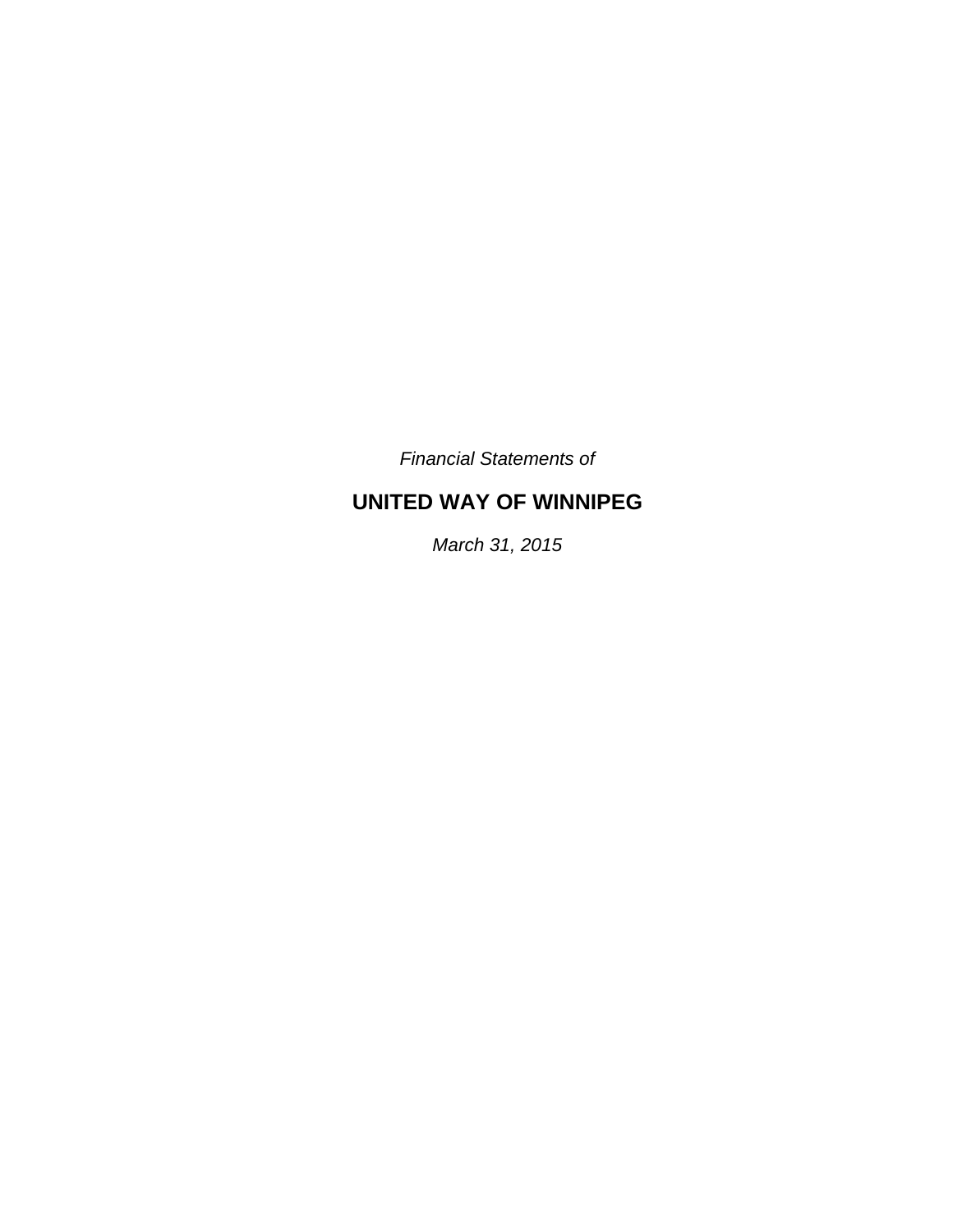

Deloitte LLP 360 Main Street Suite 2300 Winnipeg MB R3C 3Z3 Canada

Tel: 204-942-0051 Fax: 204-947-9390 www.deloitte.ca

# **INDEPENDENT AUDITOR'S REPORT**

To the Members, United Way of Winnipeg

balance sheet as at March 31, 2015 and the statement of community and operating activities and financial statements. We have audited the accompanying financial statements of United Way of Winnipeg, which comprise the changes in fund balances and statements of cash flows for the year then ended and the notes to the

#### *Management's responsibility for the financial statements*

 Management is responsible for the preparation and fair presentation of these financial statements in accordance with Canadian accounting standards for not-for-profit organizations, and for such internal control as management determines is necessary to enable the preparation of financial statements that are free from material misstatement, whether due to fraud or error.

#### *Auditor's responsibility*

Our responsibility is to express an opinion on these financial statements based on our audit. We conducted our audit in accordance with Canadian generally accepted auditing standards. Those standards require that we comply with ethical requirements and plan and perform the audit to obtain reasonable assurance about whether the financial statements are free from material misstatement.

An audit involves performing procedures to obtain audit evidence about the amounts and disclosures in the financial statements. The procedures selected depend on the auditor's judgment, including the assessment of the risks of material misstatement of the financial statements, whether due to fraud or error. In making those risk assessments, the auditor considers internal control relevant to the entity's preparation and fair presentation of the financial statements in order to design audit procedures that are appropriate in the circumstances, but not for the purpose of expressing an opinion on the effectiveness of the entity's internal control. An audit also includes evaluating the appropriateness of accounting policies used and the reasonableness of accounting estimates made by management, as well as evaluating the overall presentation of the financial statements.

We believe that the audit evidence we have obtained in our audit is sufficient and appropriate to provide a basis for our audit opinion.

#### *Opinion*

In our opinion, the financial statements present fairly, in all material respects, the financial position of United Way of Winnipeg as at March 31, 2015 and the results of its operations and its cash flows for the year then ended in accordance with Canadian accounting standards for not-for-profit organizations.

Chartered Accountants May 25, 2015 Winnipeg, Manitoba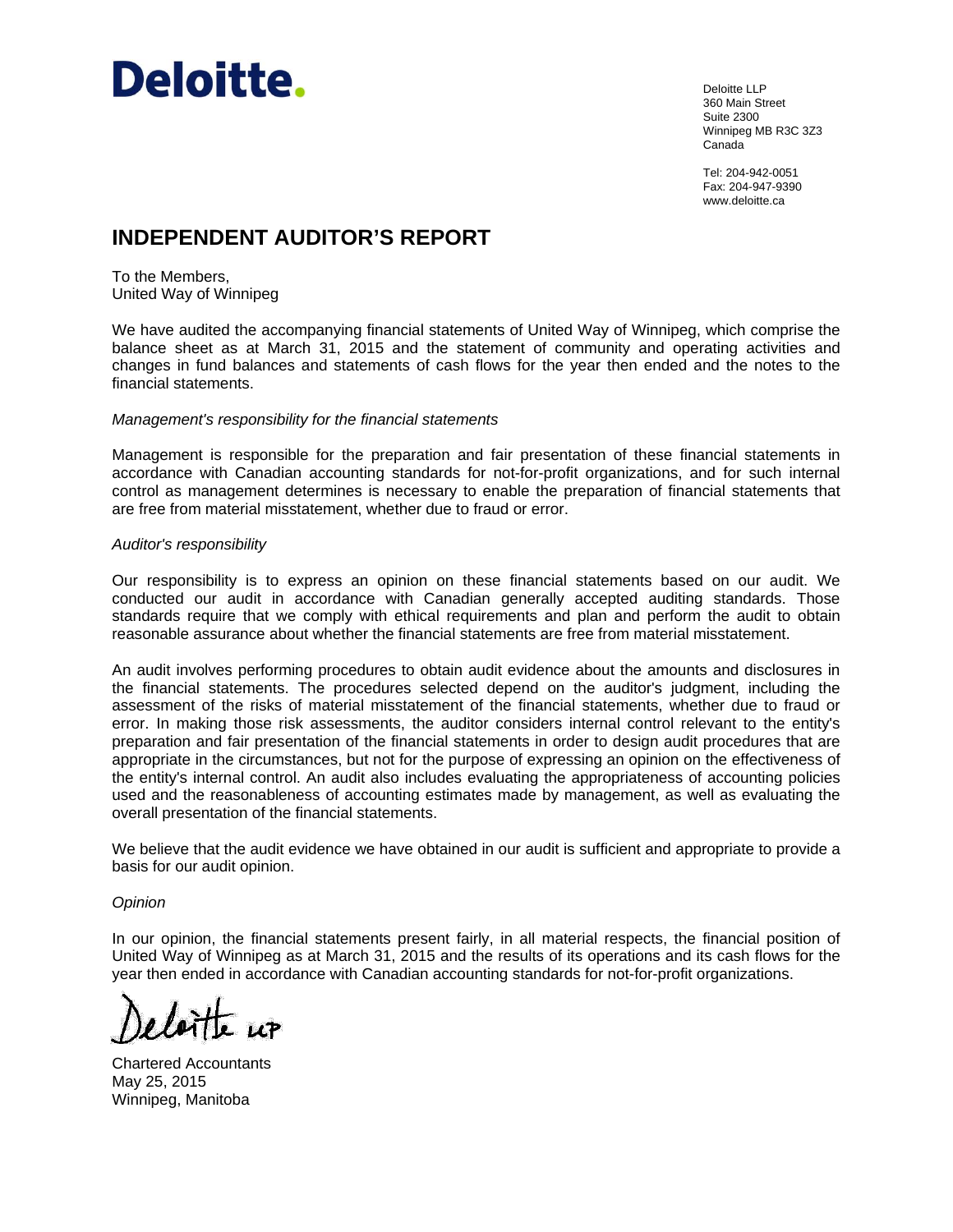# **TABLE OF CONTENTS**

|                                                                              | Page   |
|------------------------------------------------------------------------------|--------|
| <b>Balance Sheet</b>                                                         |        |
| Statement of Community and Operating Activities and Changes in Fund Balances |        |
| for the year ended March 31, 2015                                            | 2      |
| Statement of Community and Operating Activities and Changes in Fund Balances |        |
| for the year ended March 31, 2014                                            | 3      |
| <b>Statement of Cash Flows</b>                                               | 4      |
| Notes to the Financial Statements                                            | 5 - 12 |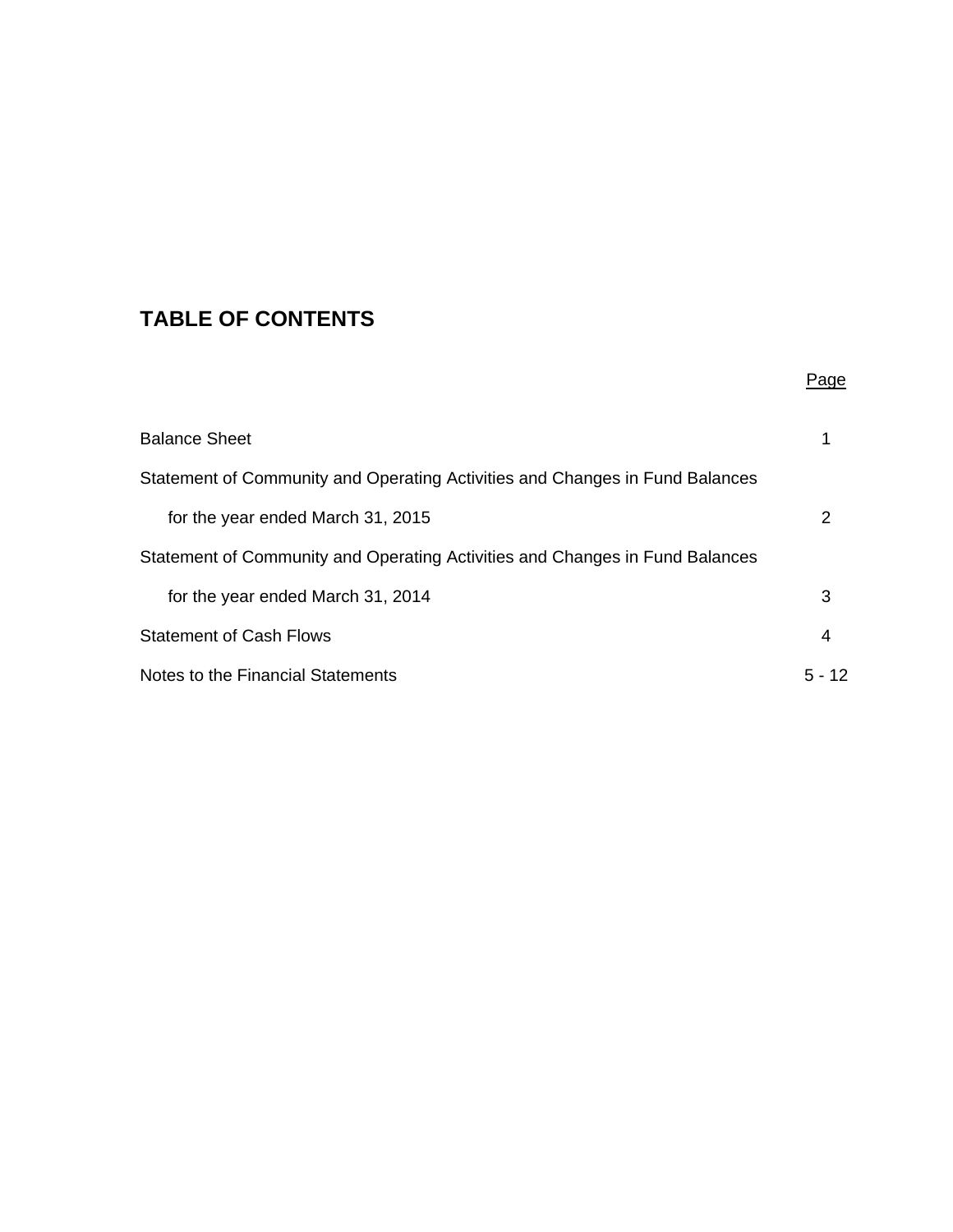|                                          | 2015            | 2014                        |
|------------------------------------------|-----------------|-----------------------------|
|                                          |                 |                             |
| <b>ASSETS</b>                            |                 |                             |
|                                          |                 |                             |
| CASH AND INVESTMENTS (Note 4)            | \$31,984,104    | \$31,319,064                |
| PLEDGES RECEIVABLE (Note 5)              | 10,885,424      | 10,639,783                  |
|                                          |                 |                             |
| <b>CAPITAL ASSETS (Note 6)</b>           | 9,137,109       | 9,243,693                   |
|                                          | \$52,006,637    | \$51,202,540                |
| <b>LIABILITIES</b>                       |                 |                             |
|                                          |                 |                             |
| ACCOUNTS PAYABLE AND ACCRUED LIABILITIES | 1,394,025<br>\$ | $\mathfrak{L}$<br>1,292,034 |
| MORTGAGE PAYABLE (Note 8)                | 1,714,347       | 2,789,365                   |
|                                          |                 |                             |
| DEFERRED CONTRIBUTIONS (Note 9)          | 1,006,945       | 1,519,847                   |
|                                          |                 |                             |
| <b>OTHER LIABILITIES (Note 10)</b>       | 1,561,661       | 1,377,120                   |
|                                          | 5,676,978       | 6,978,366                   |
| <b>FUND BALANCES</b> (Note 2)            |                 |                             |
| <b>COMMUNITY FUND</b>                    | 20,637,545      | 20,104,536                  |
| <b>OPERATING FUND</b>                    | 364,268         | 722,176                     |
| <b>CAPITAL ASSETS FUND</b>               | 7,284,093       | 6,550,676                   |
| <b>TOMORROW FUND</b>                     | 12,268,005      | 11,720,606                  |
| <b>STABILIZATION FUND</b>                | 5,635,748       | 5,111,180                   |
| <b>BUILDING FUND</b>                     | 140,000         | 15,000                      |
|                                          | 46,329,659      | 44,224,174                  |
|                                          | \$52,006,637    | \$51,202,540                |

APPROVED ON BEHALF OF THE BOARD OF TRUSTEES

Mur . . . . . . . . . . . . . . . . . . . . . . . . . . . . . . . . . . .

Herb Peters, Chairperson

 $\mu$ . . . . . . . . . . . . . . . . . . . . . . . . . . . . . . . . . . .

Stefan Kristjanson, Treasurer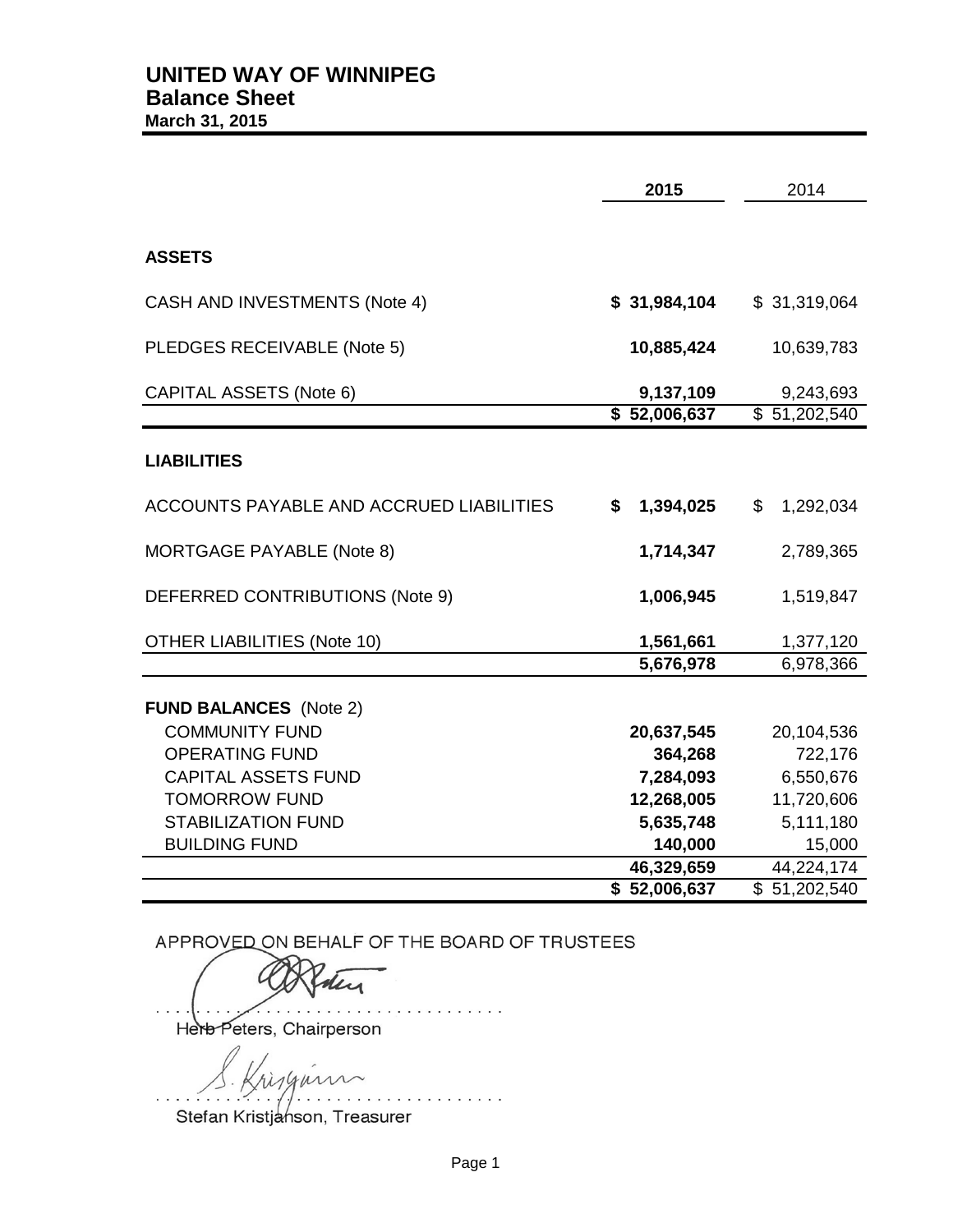## **UNITED WAY OF WINNIPEG Statement of Community and Operating Activities and Changes in Fund Balances**

**Year Ended March 31, 2015**

|                                          |    |                |            |                       | 2015           |                |                 |    |            |
|------------------------------------------|----|----------------|------------|-----------------------|----------------|----------------|-----------------|----|------------|
|                                          |    | Community      | Operating  | <b>Capital Assets</b> | Tomorrow       | Stabilization  | <b>Building</b> |    |            |
|                                          |    | Fund           | Fund       | Fund                  | Fund           | Fund           | Fund            |    | Total      |
| <b>REVENUE</b>                           |    |                |            |                       |                |                |                 |    |            |
| Net campaign contributions:              |    |                |            |                       |                |                |                 |    |            |
| <b>Donations</b>                         | \$ | 19,480,225     |            |                       |                |                |                 | \$ | 19,480,225 |
| Special events                           |    |                |            |                       |                |                |                 |    |            |
| Donor directed                           |    | 934,701        |            |                       |                |                |                 |    | 934,701    |
| Donor directed fees                      |    |                | 34,188     |                       |                |                |                 |    | 34,188     |
| Recoveries from the campaigns            |    |                |            |                       |                |                |                 |    |            |
| of prior years                           |    | 171,841        |            |                       |                |                |                 |    | 171,841    |
| Province of Manitoba                     |    |                | 4,189,888  |                       |                |                |                 |    | 4,189,888  |
| Legacy giving                            |    |                |            |                       | 359,398        |                |                 |    | 359,398    |
| Sponsorships, grants and other income    |    | 319,668        | 477,652    |                       |                |                |                 |    | 797,320    |
| Funding partners and special initiatives |    | 83,437         |            |                       |                |                |                 |    | 83,437     |
| <b>Boldness Project revenue</b>          |    | 712,925        |            |                       |                |                |                 |    | 712,925    |
| Investment income (Note 3b)              |    |                |            |                       |                | 2,652,808      |                 |    | 2,652,808  |
|                                          |    | 21,702,797     | 4,701,728  | $\blacksquare$        | 359,398        | 2,652,808      | $\blacksquare$  |    | 29,416,731 |
|                                          |    |                |            |                       |                |                |                 |    |            |
| <b>COMMUNITY INVESTMENT</b>              |    |                |            |                       |                |                |                 |    |            |
| Funding to agencies                      |    | 16,702,488     |            |                       |                |                |                 |    | 16,702,488 |
| Donor directed                           |    | 934,701        |            |                       |                |                |                 |    | 934,701    |
| Programs and activities                  |    | 3,359,414      |            |                       |                |                |                 |    | 3,359,414  |
| <b>Boldness Project expenses</b>         |    | 712,925        |            |                       |                |                |                 |    | 712,925    |
| Management and administration            |    |                | 520,905    |                       |                |                |                 |    | 520,905    |
| United Way of Canada                     |    |                | 215.720    |                       |                |                |                 |    | 215,720    |
|                                          |    | 21,709,528     | 736,625    | $\blacksquare$        | $\blacksquare$ | $\blacksquare$ | $\blacksquare$  |    | 22,446,153 |
| <b>OPERATIONS</b>                        |    |                |            |                       |                |                |                 |    |            |
| Resource development                     |    |                | 4,174,421  |                       |                |                |                 |    | 4,174,421  |
| <b>Business development</b>              |    |                | 65,071     |                       |                |                |                 |    | 65,071     |
| Organizational development initiatives   |    |                | 35,311     |                       |                |                |                 |    | 35,311     |
| Amortization of capital assets           |    |                |            | 424,939               |                |                |                 |    | 424,939    |
|                                          |    | $\blacksquare$ | 4,274,803  | 424,939               | $\blacksquare$ | $\sim$         | $\blacksquare$  |    | 4,699,742  |
|                                          |    |                |            |                       |                |                |                 |    |            |
| <b>One-Time Special Initiatives</b>      |    | $\blacksquare$ | 165,351    | $\blacksquare$        | $\blacksquare$ | $\blacksquare$ | $\blacksquare$  |    | 165,351    |
| Net funds before transfers               |    | (6, 731)       | (475, 051) | (424, 939)            | 359,398        | 2,652,808      |                 |    | 2,105,485  |
| Interfund transfers (Note 2)             |    | 539,740        | 117,143    | 1,158,356             | 188,001        | (2, 128, 240)  | 125,000         |    |            |
| Opening fund balance                     |    | 20,104,536     | 722,176    | 6,550,676             | 11,720,606     | 5,111,180      | 15,000          |    | 44,224,174 |
| Closing fund balance                     | S  | 20,637,545     | 364,268    | 7,284,093             | \$12,268,005   | 5,635,748      | 140,000         | S  | 46,329,659 |
|                                          |    |                |            |                       |                |                |                 |    |            |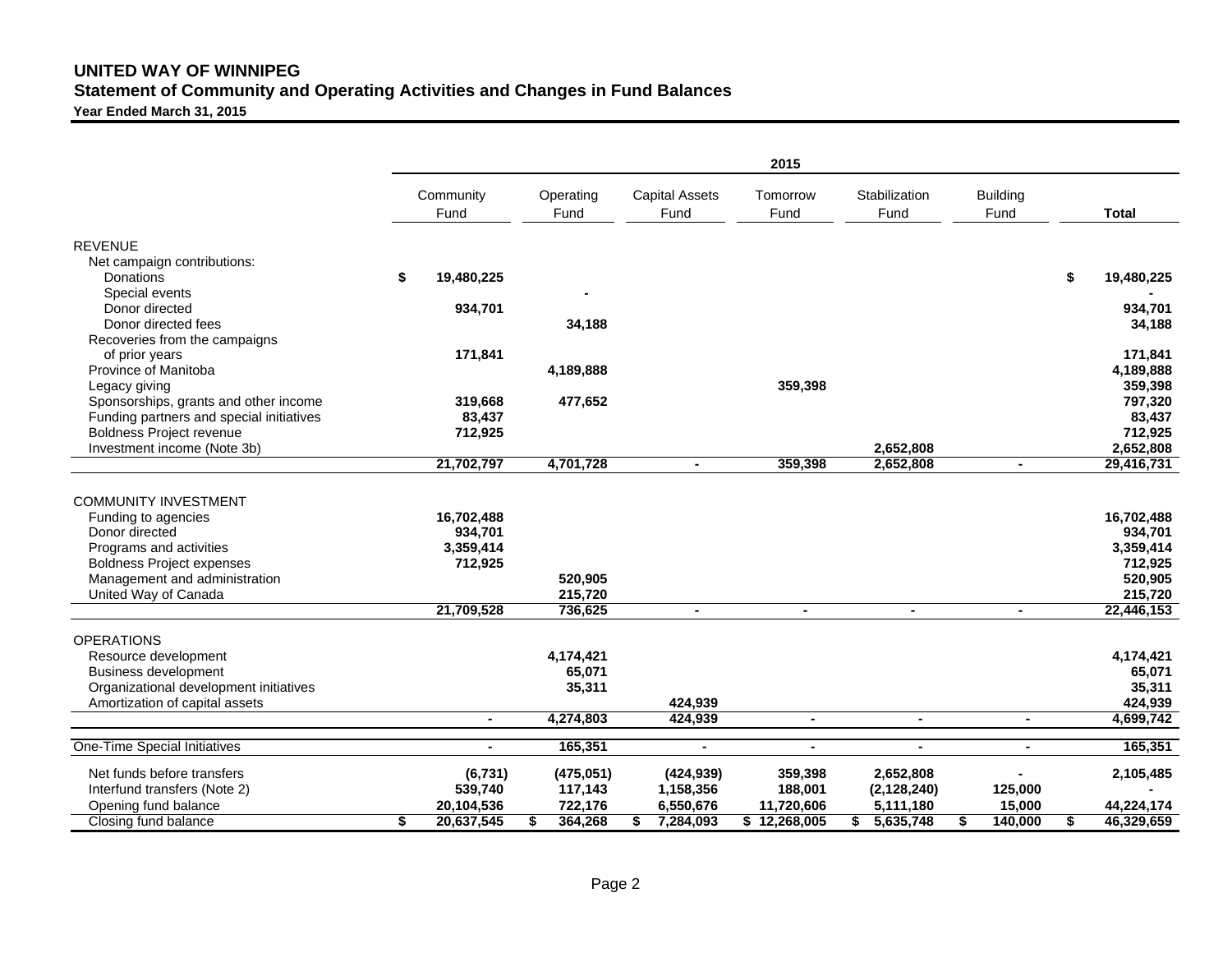## **UNITED WAY OF WINNIPEG Statement of Community and Operating Activities and Changes in Fund Balances**

**Year Ended March 31, 2014**

|                                          |                  |               |                       | 2014           |                 |                 |                  |
|------------------------------------------|------------------|---------------|-----------------------|----------------|-----------------|-----------------|------------------|
|                                          | Community        | Operating     | <b>Capital Assets</b> | Tomorrow       | Stabilization   | <b>Building</b> |                  |
|                                          | Fund             | Fund          | Fund                  | Fund           | Fund            | Fund            | <b>Total</b>     |
| <b>REVENUE</b>                           |                  |               |                       |                |                 |                 |                  |
| Net campaign contributions:              |                  |               |                       |                |                 |                 |                  |
| <b>Donations</b>                         | \$<br>18,690,864 |               |                       |                |                 |                 | \$<br>18,690,864 |
| Special events                           |                  | 772,964       |                       |                |                 |                 | 772,964          |
| Donor directed                           | 1,129,274        |               |                       |                |                 |                 | 1,129,274        |
| Donor directed fees                      |                  | 14,895        |                       |                |                 |                 | 14,895           |
| Recoveries from the campaigns            |                  |               |                       |                |                 |                 |                  |
| of prior years                           | 308,417          |               |                       |                |                 |                 | 308,417          |
| Province of Manitoba                     |                  | 2,986,574     |                       |                |                 |                 | 2,986,574        |
| Legacy giving                            |                  |               |                       | 586,937        |                 |                 | 586.937          |
| Sponsorships, grants and other income    | 395,395          | 460,909       |                       |                |                 |                 | 856,304          |
| Funding partners and special initiatives | 87,670           |               |                       |                |                 |                 | 87,670           |
| <b>Boldness Project revenue</b>          | 135,032          |               |                       |                |                 |                 | 135,032          |
| Investment income (Note 3b)              |                  |               |                       |                | 3,463,951       |                 | 3,463,951        |
|                                          | 20,746,652       | 4,235,342     | $\blacksquare$        | 586.937        | 3,463,951       | $\blacksquare$  | 29,032,882       |
|                                          |                  |               |                       |                |                 |                 |                  |
| <b>COMMUNITY INVESTMENT</b>              |                  |               |                       |                |                 |                 |                  |
| Funding to agencies                      | 16,504,882       |               |                       |                |                 |                 | 16,504,882       |
| Donor directed                           | 1,129,274        |               |                       |                |                 |                 | 1,129,274        |
| Programs and activities                  | 2,811,006        |               |                       |                |                 |                 | 2,811,006        |
| <b>Boldness Project expenses</b>         | 135,032          |               |                       |                |                 |                 | 135,032          |
| Management and administration            |                  | 505,639       |                       |                |                 |                 | 505,639          |
| United Way of Canada                     |                  | 206,044       |                       |                |                 |                 | 206,044          |
|                                          | 20,580,194       | 711,683       | $\sim$                | $\sim$         | $\blacksquare$  | $\blacksquare$  | 21,291,877       |
|                                          |                  |               |                       |                |                 |                 |                  |
| <b>OPERATIONS</b>                        |                  |               |                       |                |                 |                 |                  |
| Resource development                     |                  | 4,108,251     |                       |                |                 |                 | 4,108,251        |
| <b>Business development</b>              |                  | 101,856       |                       |                |                 |                 | 101,856          |
| Organizational development initiatives   |                  | 45,935        |                       |                |                 |                 | 45,935           |
| Amortization of capital assets           |                  |               | 438,493               |                |                 |                 | 438,493          |
|                                          | $\sim$           | 4,256,042     | 438,493               | $\blacksquare$ | $\sim$          | $\sim$          | 4,694,535        |
| Net funds before transfers               | 166,458          | (732, 383)    | (438, 493)            | 586,937        | 3,463,951       |                 | 3,046,470        |
| Interfund transfers (Note 2)             | 236,642          | 537,637       | 237,903               | 257,476        | (1, 279, 658)   | 10,000          |                  |
| Opening fund balance                     | 19,701,436       | 916,922       | 6,751,266             | 10,876,193     | 2,926,887       | 5,000           | 41,177,704       |
| Closing fund balance                     | \$<br>20,104,536 | \$<br>722,176 | 6,550,676             | \$11,720,606   | 5,111,180<br>\$ | \$<br>15,000    | \$<br>44,224,174 |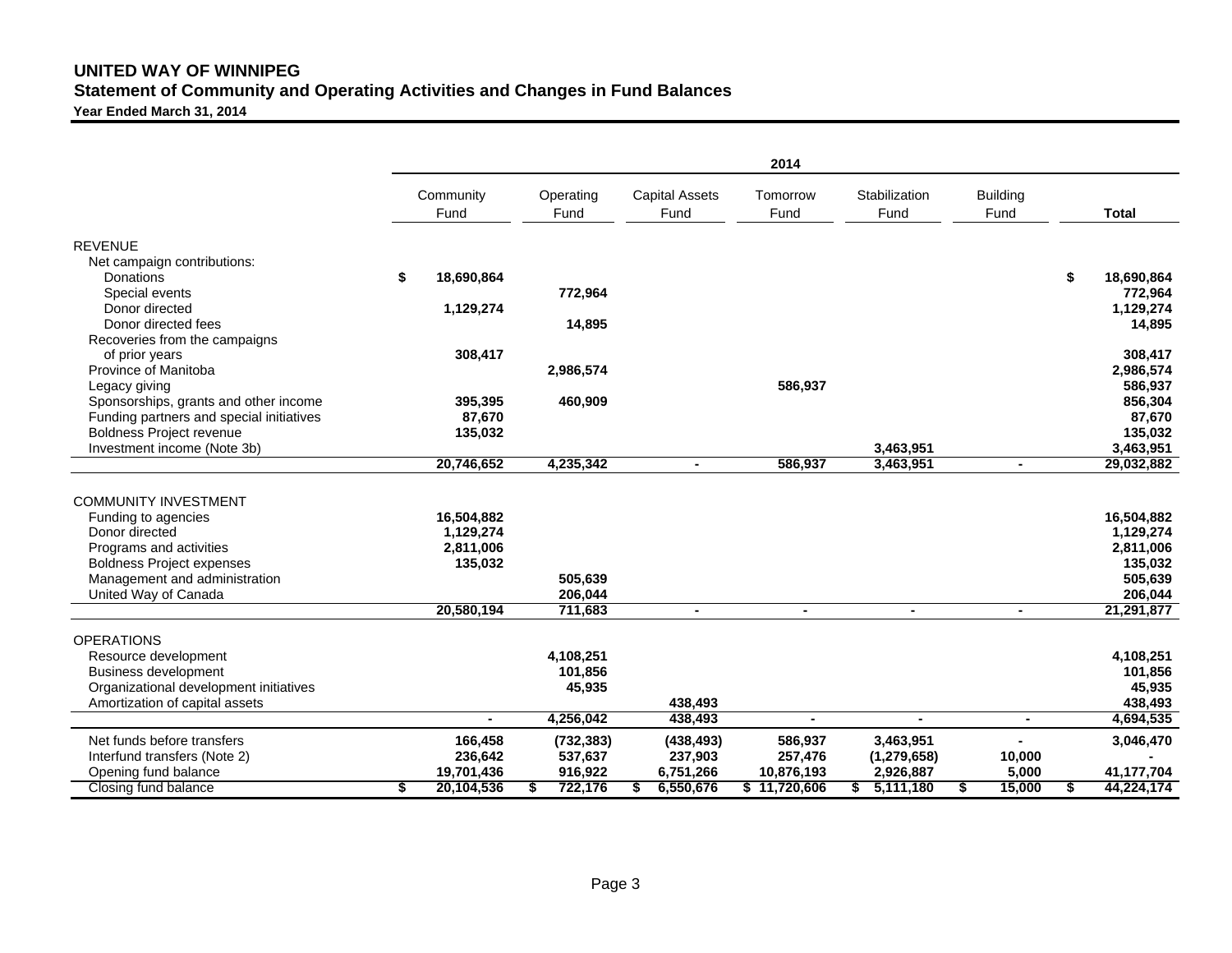# **UNITED WAY OF WINNIPEG**

## **Statement of Cash Flows**

**Year ended March 31, 2015** 

|                                                                    | 2015            | 2014                        |
|--------------------------------------------------------------------|-----------------|-----------------------------|
| Cash flows from operating activities<br>Net funds before transfers | 2,105,485<br>\$ | $\mathfrak{L}$<br>3,046,470 |
| Items not involving cash                                           |                 |                             |
| Amortization                                                       | 424,939         | 438,493                     |
| Unrealized gain on investments                                     | (640, 853)      | $-3,449,369$                |
| Non-operating Tomorrow Fund contributions                          | (359, 398)      | -586,937                    |
| Change in deferred contributions                                   | (462, 902)      | 454,345                     |
| Changes in non-cash working capital                                | (58, 919)       | 1,030,311                   |
|                                                                    | 1,008,352       | 933,313                     |
| Cash flows from financing activities                               |                 |                             |
| <b>Tomorrow Fund contributions received</b>                        | 354,923         | 587,007                     |
| New Building Capital contributions received                        | 54,286          | 149,290                     |
| Repayment of mortgage payable                                      | (1,075,018)     | $-208,427$                  |
|                                                                    | $-665,809$      | 527,870                     |
|                                                                    |                 |                             |
| Cash flows from investing activities                               |                 |                             |
| Capital expenditures, net                                          | (318, 356)      | $-237,903$                  |
|                                                                    | $-318,356$      | $-237,903$                  |
| Change in cash and cash equivalents                                | 24,187          | 1,223,280                   |
| Cash and cash equivalents, beginning of year                       | 6,374,948       | 5,151,668                   |
| Cash and cash equivalents, end of year                             | \$<br>6,399,135 | 6,374,948<br>\$             |
| <b>Represented by:</b>                                             |                 |                             |
| Cash                                                               | 5,948,295<br>S  | \$5,927,935                 |
| Short-term investments                                             | 450,840         | 447,013                     |
|                                                                    | \$6,399,135     | \$6,374,948                 |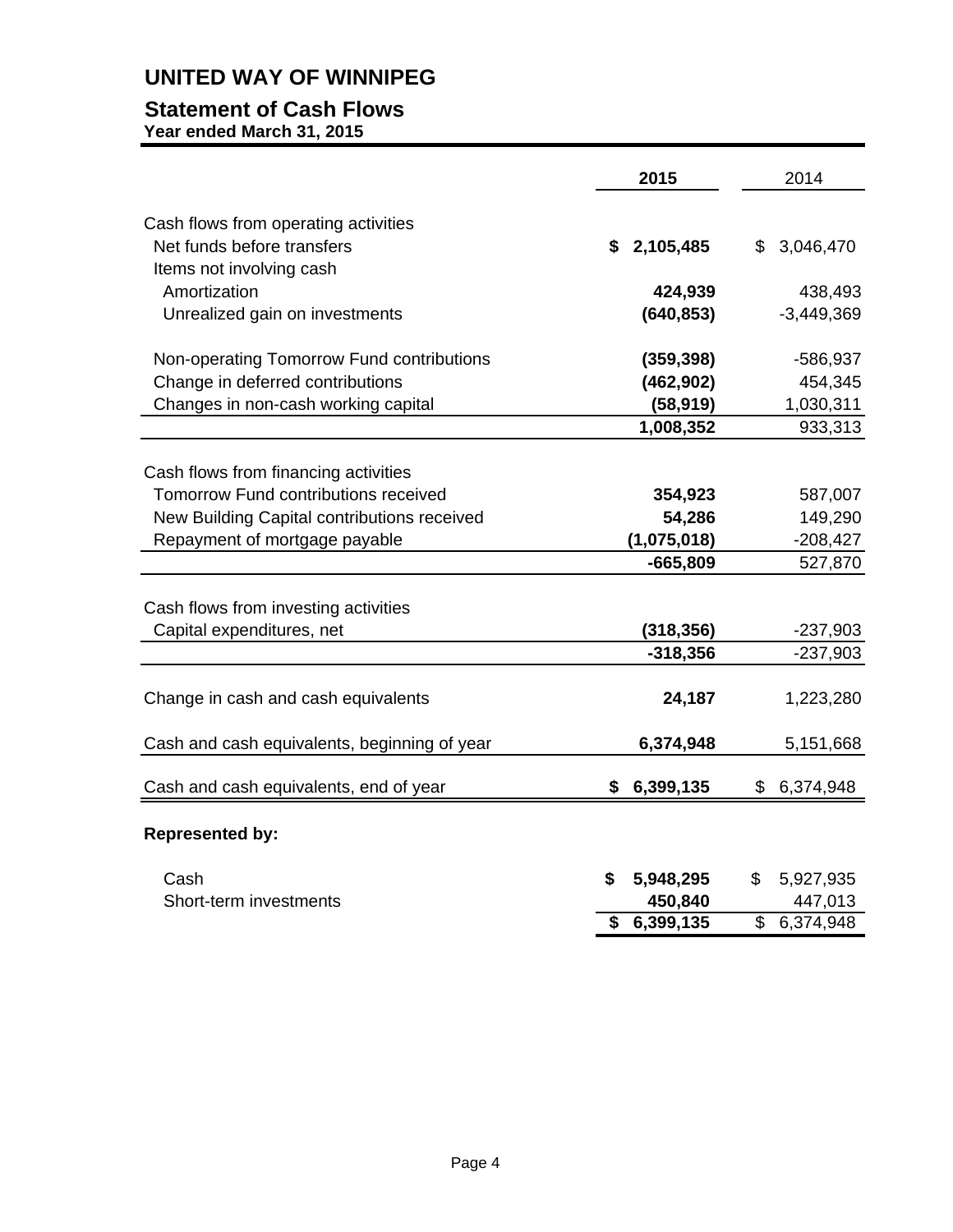### **1. PURPOSE OF THE ORGANIZATION**

United Way of Winnipeg (the "Organization") was incorporated in 1965 in response to the joint efforts of its founders, the Winnipeg Labour Council and the Winnipeg Chamber of Commerce.

United Way of Winnipeg is a non-profit, non-partisan, volunteer driven organization that engages and unites Winnipeggers in a shared effort to improve the quality of life and build a stronger, safer, more caring community for the benefit of everyone living in Winnipeg.

United Way of Winnipeg operates according to the highest standards of conduct consistent with its commitment to voluntarism, integrity, accountability, accessibility, being apolitical and having respect for donors, service providers and the users of service.

## **2. NATURE OF FUND BALANCES**

#### *Community Fund*

 The source of the Community Fund is all resources dedicated or directed to supporting investments in the community including: donations to the annual campaign; program sponsorships; government and non-government grants; gifts-in-kind; and investment income allocated through the annual budgeting process. These resources may contain restrictions imposed by the donor or provider (i.e. allocation to a particular agency or investment in a particular program, initiative or area of service) or they may be unrestricted.

 The purpose of the Community Fund is the investment of unrestricted resources in the community through funding in accordance with partnership agreements and expenditures for community services, programs and/or initiatives which support sustainable community solutions to pressing social issues. Restricted resources will be allocated or expended in accordance with the directions of the donor.

 The revenues presented in the 2015 Statement of Community and Operating Activities and Changes in Fund Balances include the proceeds of the 2014 Annual Campaign. In April of each year, the Organization's Board of Trustees approves the expenditure of these proceeds to support vital community services in Winnipeg. As a result, the associated community investment expense will be recorded in the year that will end on March 31, 2016.

#### *Operating Fund*

 The source of the Operating Fund is the accumulation of resources dedicated or directed to cover the operating and development costs of United Way of Winnipeg including: Provincial funding; sponsorships; other government and non-government grants; special events; giftsin-kind; and investment income allocated through the annual budgeting process.

 The purpose of the Operating Fund is expenditures on: resource development; management and administration; marketing and communication, administration of community investments, research and development and purchase of capital assets for operating purposes.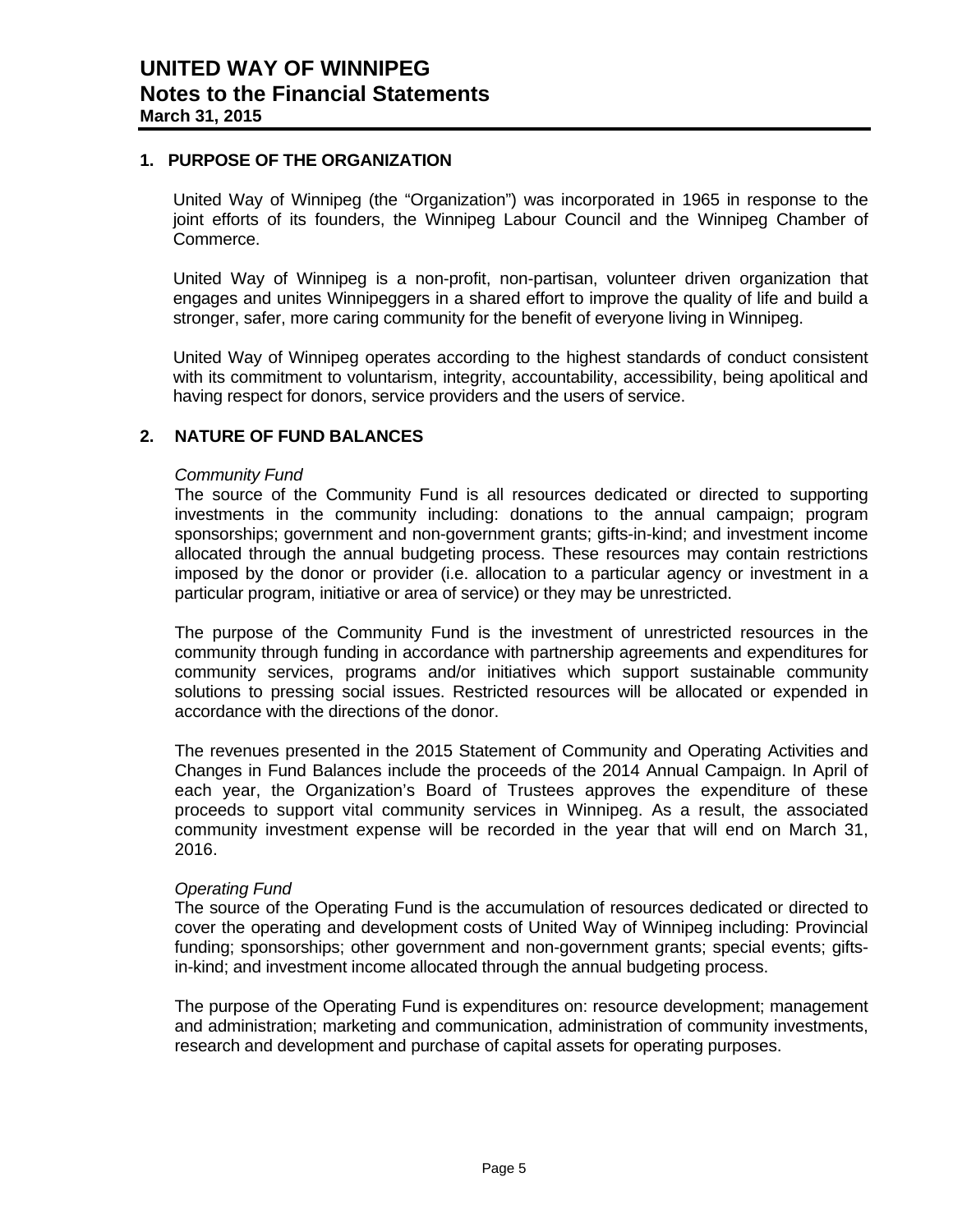## **2. NATURE OF FUND BALANCES (continued)**

#### *Capital Assets Fund*

 The Capital Assets Fund was established to record the investment in capital assets. The purchase price of operating capital assets is funded through transfers from the Operating Fund. The purchase price of the new building was funded by the Federal and Provincial Government, private capital contributions and the balance being mortgage financed. On an annual basis, amortization expense is charged to the Capital Assets Fund.

#### *Tomorrow Fund*

 The source of the Tomorrow Fund is permanent capital gifts made by donors to provide ongoing benefit to the community and a portion of the investment income earned on the fund. These gifts may contain restrictions imposed by the donor (i.e. governing the use of investment income) or they may be unrestricted. Separate capital records are maintained for each capital gift to ensure that the directions of the donor are implemented accurately.

 In order to preserve the purchasing power of the Tomorrow Fund, the portion of the annual investment income equal to the Consumer Price Index is capitalized to the Fund on an annual basis.

#### *Stabilization Fund*

 The purpose of the Stabilization Fund is to support community service levels and United Way operations in special circumstances and to manage the use of investment income in order to provide a stable flow of resources for community investment and operations. Accordingly, changes in the market value of investment funds are reflected as income or loss from investments in the Stabilization Fund. On an annual basis, the Board of Trustees approves an allocation of investment income from the Stabilization Fund to the Community and Operating Funds. The amount of the allocation is based on the rate of return on investments experienced over the past five years. In addition, in accordance with policy, in any year where returns on investments are higher than the Board of Trustees approved allocation, the excess will serve as an additional increase to the Stabilization Fund.

#### *Building Fund*

The Building Fund was established to allow for funds to be set aside for future, significant repairs, maintenance and replacement costs related to United Way of Winnipeg's building at 580 Main Street.

The source of the Building Fund is annual transfers from the Operating Fund allocated through the annual budgeting process; to cover costs including, but not limited to, roof repairs/replacement, window replacement, HVAC systems etc.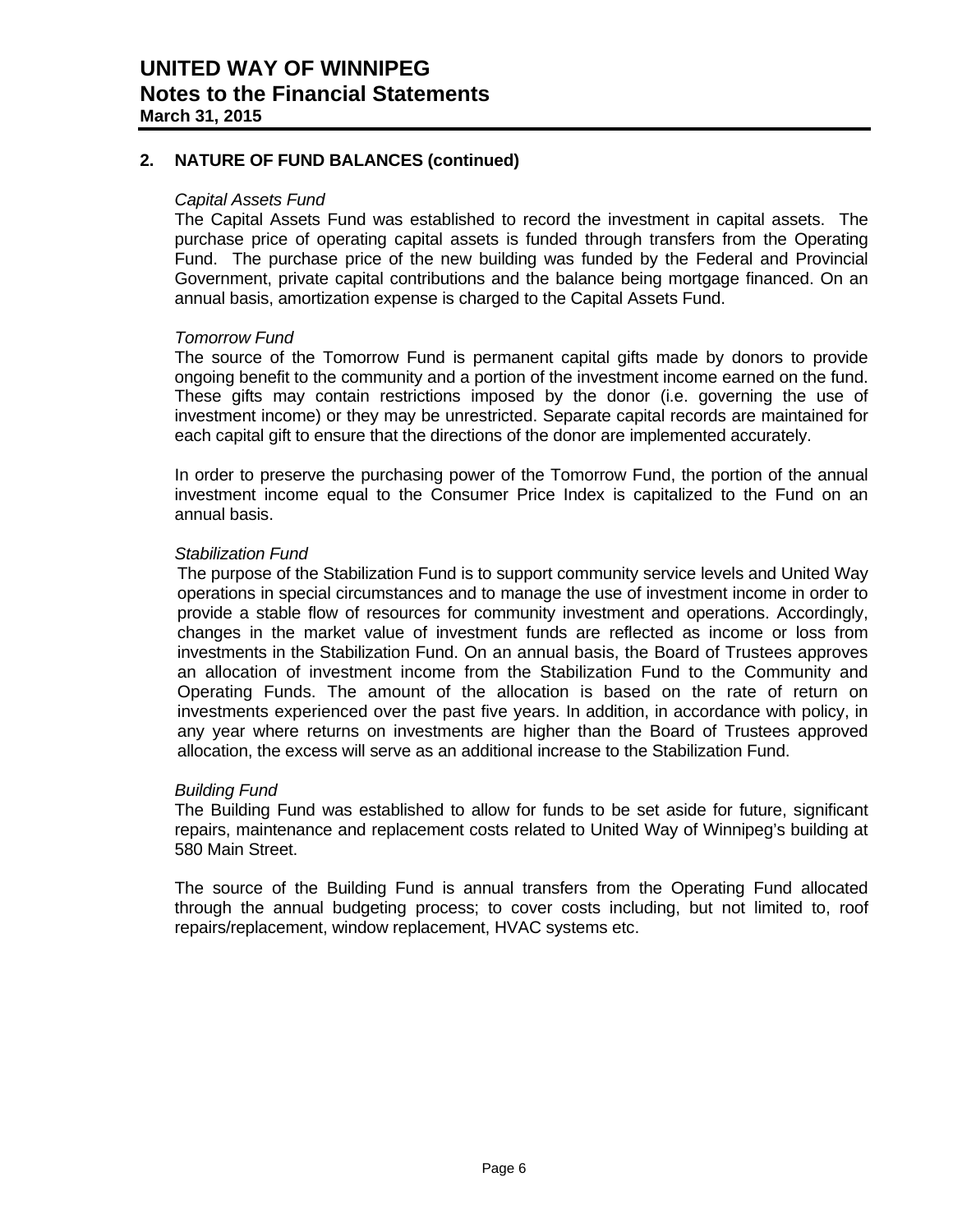## **2. NATURE OF FUND BALANCES (continued)**

During the year, the Board of Trustees approved the following interfund transfers in accordance with the above fund policies.

| Interfund Transfers                     | Community<br>Fund | Operating<br>Fund | Capital<br>Asset<br>Fund       | Tomorrow<br>Fund | Stabilization<br>Fund | <b>Building</b><br>Fund |
|-----------------------------------------|-------------------|-------------------|--------------------------------|------------------|-----------------------|-------------------------|
| <b>Transfer of Stabilization Funds:</b> |                   |                   |                                |                  |                       |                         |
| Investment Income                       | \$539,740         | \$432,180         | \$<br>$\overline{\phantom{a}}$ | \$188,001        | \$(1,159,921)         | \$<br>-                 |
| <b>CRM Project</b>                      |                   | 237,897           |                                |                  | (237, 897)            |                         |
| <b>Business Development</b>             |                   | 65,071            |                                |                  | (65,071)              |                         |
| 50 <sup>th</sup> Anniversary            |                   | 75,343            |                                |                  | (75, 343)             |                         |
| President & CEO Recruitment/            |                   |                   |                                |                  |                       |                         |
| <b>Transition Activities</b>            |                   | 90.008            |                                |                  | (90,008)              |                         |
| Mortgage                                |                   | (340,000)         | 840.000                        |                  | (500,000)             |                         |
| <b>Transfer of Operating Funds:</b>     |                   |                   |                                |                  |                       |                         |
| Capital Assets Fund                     |                   | (318, 356)        | 318,356                        |                  |                       |                         |
| <b>Transfer of Operating Funds:</b>     |                   |                   |                                |                  |                       |                         |
| <b>Building Fund</b>                    |                   | (125,000)         |                                |                  |                       | 125.000                 |
|                                         | \$539.740         | \$117,143         | \$1,158,356                    | \$188,001        | \$(2,128,240)         | \$125,000               |

## **3. SIGNIFICANT ACCOUNTING POLICIES**

The financial statements have been prepared in accordance with Canadian accounting standards for not-for-profit organizations and reflect the following significant accounting policies:

*a) Contributed services* 

 A large number of people have volunteered significant amounts of their time to United Way of Winnipeg and its agencies. No objective basis is available to measure the value of this significant contribution and no amount has been reflected in these financial statements for these services.

#### *b) Revenue recognition*

 The Organization follows the restricted fund method in which externally restricted contributions are recognized in the fund corresponding to the purpose for which they were contributed.

 Unrestricted campaign contributions, net of an allowance for uncollectible pledges, are recognized as revenue in the period in which the campaign is held. Contributions that are restricted by donors are deferred, and then recognized in the year in which the related restriction is met.

 Investment income is recorded as revenue of the Stabilization Fund. On an annual basis, in conjunction with its annual budgeting process, the Board of Trustees approves an allocation of non-capitalized investment income from the Stabilization Fund to the Community Fund and Operating Fund. (A portion of the annual investment income equal to the Consumer Price Index is capitalized to the Tomorrow Fund on an annual basis - see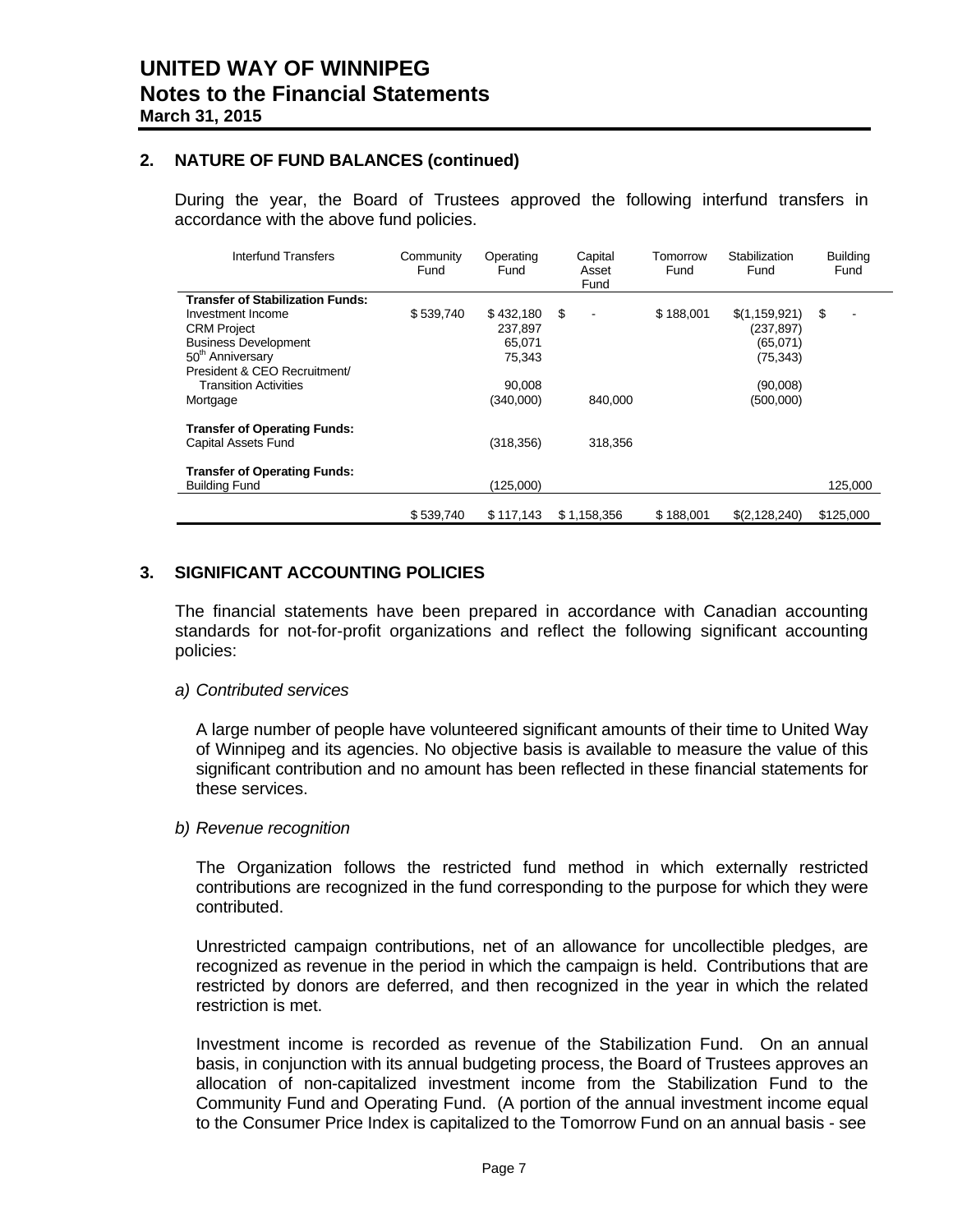## **3. SIGNIFICANT ACCOUNTING POLICIES (continued)**

#### *b) Revenue recognition (continued)*

 Tomorrow Fund Note 2). In this way, the Board of Trustees approves the use of investment returns to provide a stable flow of resources for community investment and operations.

Other revenues are recognized in the fund corresponding to the purpose for which they were contributed when persuasive evidence of an arrangement exists, the amount is fixed or determinable, and collection is reasonably assured. Where these amounts relate to pledges, the amount recorded is net of an allowance for uncollectible pledges.

United Way of Winnipeg is requested by certain employers and employee groups to act on behalf of their provincial and national campaigns by receiving funds and disbursing them on their behalf to other United Ways. Funds received and disbursed under these centrally coordinated campaigns are not included in the statement of community and operating activities and changes in fund balances. Total funds received and processed on behalf of other United Ways were \$672,859 (2014 - \$392,439).

Funds received by United Way of Winnipeg for campaigns centrally coordinated by other United Ways are included in the campaign revenue amount on the statement of community and operating activities and changes in fund balances.

*c) Fundraising Costs* 

Fundraising costs are recognized as an expense in the period in which they are incurred.

Payments to agencies are recognized as expenses following both program and financial approval by the Board of Trustees.

*d) Pledges receivable* 

 Contributions pledged, net of an allowance for uncollectible pledges, are recorded as receivables.

*e) Capital assets* 

 Purchased capital assets are recorded at cost. Contributed capital assets are recorded at fair value at the date of contribution. Amortization is provided on a straight-line basis using the following rates:

| <b>Furniture and fixtures</b> | 10 years          |
|-------------------------------|-------------------|
| Equipment                     | 5 years           |
| Computer equipment            | 4 to 5 years      |
| Computer software             | 3 to 4 years      |
| Donation software             | 10 years          |
| <b>Telecommunications</b>     | 10 years          |
| Leasehold improvements        | Term of the lease |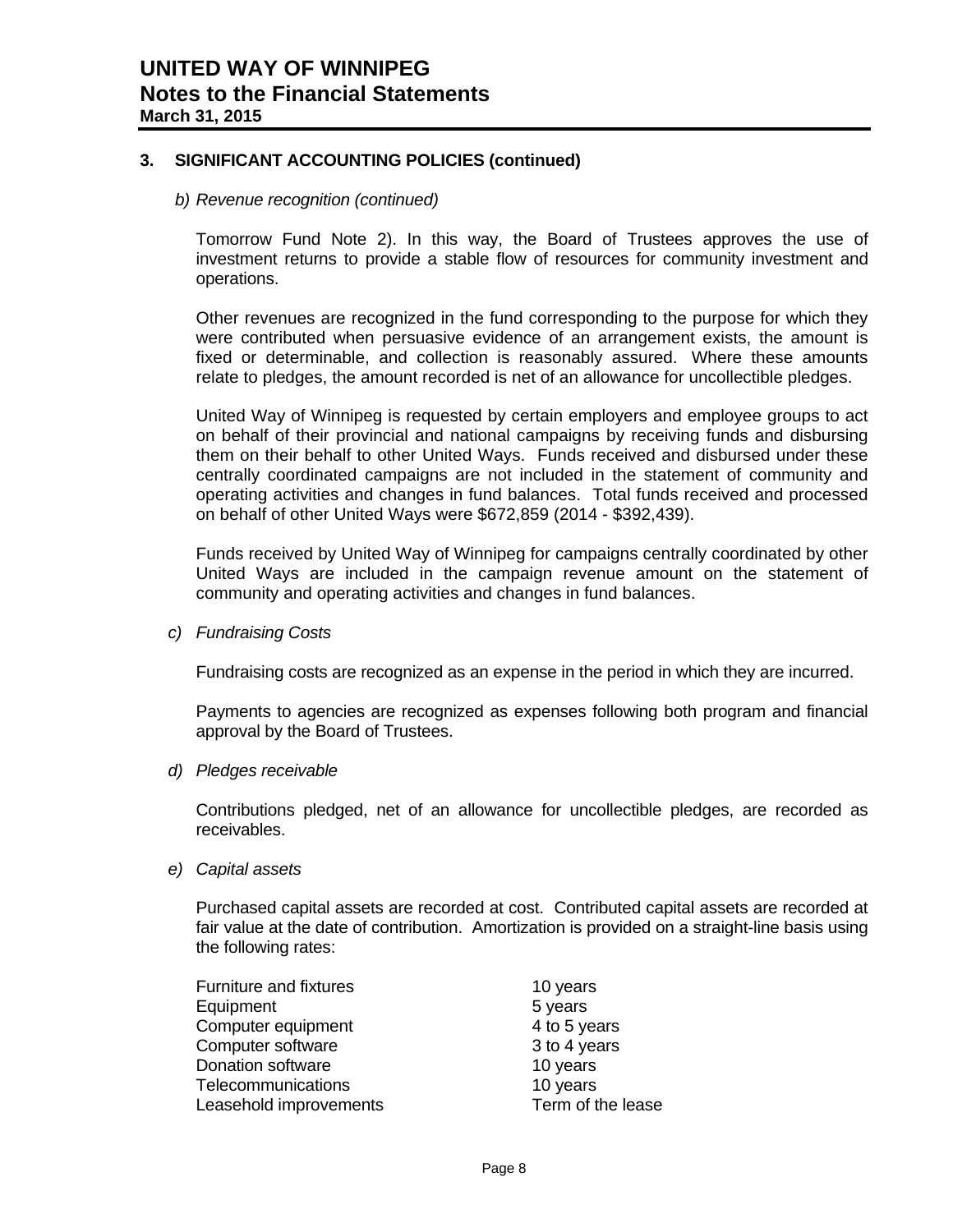## **3. SIGNIFICANT ACCOUNTING POLICIES (continued)**

#### *e) Capital assets (continued)*

Costs reflected under the Building category are amortized based on the following components and rates on a straight-line basis:

| <b>Building</b>    | 50 years |
|--------------------|----------|
| Roof               | 25 years |
| <b>HVAC System</b> | 15 years |

#### *f) Use of estimates*

The preparation of financial statements in conformity with Canadian accounting standards for not-for-profit organizations requires management to make estimates and assumptions that affect the reported amounts of assets and liabilities and disclosures of contingent assets and liabilities at the date of the financial statements and the reported amounts of revenue and expenses during the reporting period. The significant estimates include the allowance for doubtful accounts and the useful life of capital assets. Actual results could differ from these estimates.

#### *g) Financial instruments*

The Organization initially measures its financial assets and financial liabilities at fair value. The Organization subsequently measures all its financial assets and financial liabilities at amortized cost, except for investments in equity instruments that are quoted in an active market, which are measured at fair value. Changes in fair value are recognized in the statement of community and operating activities and changes in fund balances.

Financial assets measured at amortized cost include cash and pledges receivable.

Financial liabilities measured at amortized cost include accounts payable and accrued liabilities, mortgage payable, and other liabilities.

The Organization's financial assets measured at fair value include short-term investments and pooled investment funds.

#### *h) Allocation of expenses*

General management and operations expenses along with general marketing and communication expenses are allocated between Resource Development expenses and Community Investment management and administration expenses based on an analysis of time and effort to support these specific areas of the Organization.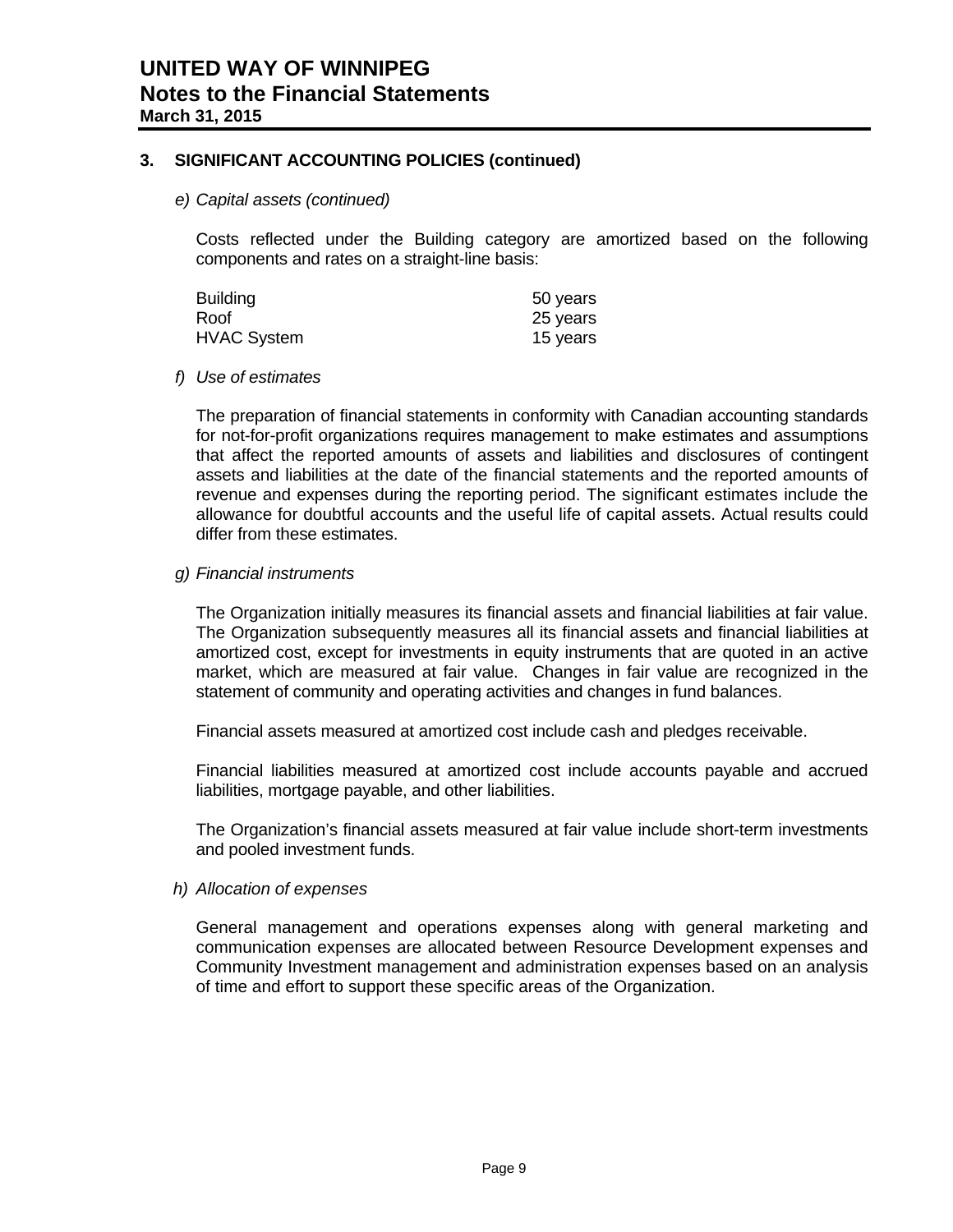## **4. CASH AND INVESTMENTS**

|    |                                                   | 2015                  | 2014                  |
|----|---------------------------------------------------|-----------------------|-----------------------|
|    | Cash                                              | \$<br>5,948,295       | \$<br>5,927,935       |
|    | Short-term investments<br>Pooled investment funds | 450,840<br>25,584,969 | 447,013<br>24,944,116 |
|    |                                                   | \$<br>31,984,104      | \$31,319,064          |
| 5. | <b>PLEDGES RECEIVABLE</b>                         |                       |                       |
|    |                                                   | 2015                  | 2014                  |
|    | Current campaign pledges                          | \$<br>9,678,683       | \$<br>9,614,229       |
|    | Prior campaign pledges                            | 1,179,811             | 1,014,790             |
|    | Other pledges                                     | 247,786               | 337,597               |
|    | Other miscellaneous receivables                   | 1,279,144             | 1,173,167             |
|    |                                                   | 12,385,424            | 12,139,783            |
|    | Less allowance for uncollectible pledges          | (1,500,000)           | (1,500,000)           |
|    |                                                   | \$<br>10,885,424      | \$10,639,783          |

## **6. CAPITAL ASSETS**

|                          |              | 2015          |                | 2014         |
|--------------------------|--------------|---------------|----------------|--------------|
|                          |              | Accumulated   |                | Accumulated  |
|                          | Cost         | Amortization  | Cost           | Amortization |
| Furniture and fixtures   | 679,995<br>S | 357,932<br>\$ | 678,271<br>\$. | \$298,036    |
| Equipment                | 15,297       | 14,742        | 15,297         | 13,633       |
| Computer equipment       | 839,140      | 691,636       | 760,647        | 592,353      |
| Computer software        | 1,273,872    | 1,270,957     | 1,273,628      | 1,251,481    |
| <b>Donation software</b> | 565,899      | 59,522        | 328,002        | 16,400       |
| Telecommunications       | 94,856       | 42,685        | 94,856         | 33,200       |
| Leasehold                |              |               |                |              |
| Improvements             | 10,063       | 10,063        | 10,063         | 10,063       |
| Land                     | 523,283      |               | 523,283        |              |
| <b>Building</b>          | 8,446,960    | 864,719       | 8,446,960      | 672,148      |
|                          | 12,449,365   | 3,312,256     | 12,131,007     | 2,887,314    |
| Cost less accumulated    |              |               |                |              |
| amortization             |              | \$9,137,109   |                | \$9,243,693  |

## **7. GOVERNMENT REMITTANCES PAYABLE**

 Included in accounts payable and accrued liabilities at March 31, 2015 is \$37,552 of property taxes owing and payroll remittances (2014 - \$33,321).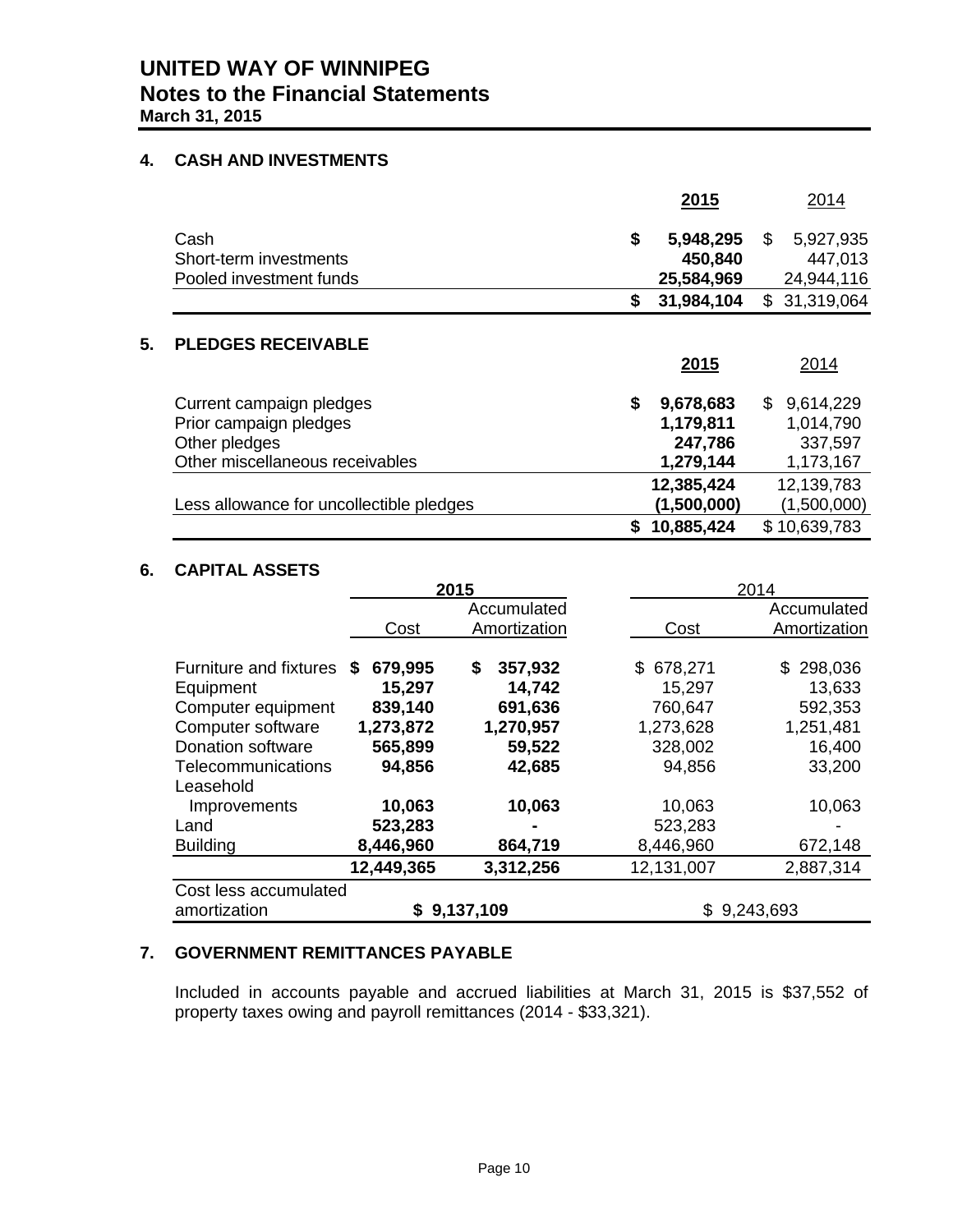## **8. MORTGAGE PAYABLE**

 United Way of Winnipeg has a commercial mortgage loan with Cambrian Credit Union for a 12 month term (maturing December 31, 2015) and a 25 year amortization. The loan bears interest on a floating rate of prime  $+ 1.00\%$ , which as of March 31, 2015 was 3.85% (2014 – 4.00%).

 Amounts outstanding under the loan are repayable on demand. However, unless and otherwise demanded, blended monthly principal and interest payments of \$18,765 are required on the 1<sup>st</sup> of every month. No donor dollars are used towards the financing costs of the mortgage.

 The loan is secured by a first fixed charge over the commercial property located at 580 Main Street and a general security agreement providing a first floating charge over United Way of Winnipeg's assets related specifically to this project.

 The construction of the commercial property located at 580 Main Street was financed by way of:

- A commercial loan, which as at March 31, 2015 is \$1,714,347;
- Government contributions of \$5,389,958 from Canada Manitoba Infrastructure; and
- \$1,810,000 of capital campaign donation pledges.

As at March 31, 2015, there is approximately \$114,286 (2014 - \$168,571) in outstanding capital campaign monies to be applied against the mortgage, all related to pledge receivables.

### **9. DEFERRED CONTRIBUTIONS**

Deferred contributions reflect externally restricted contributions that include donor directed donations to specific registered charities, grants for specific purposes from private donors, and unspent funding received for the Winnipeg Boldness Project of \$352,266 (2014 - \$665,189).

## **10. OTHER LIABILITIES**

Other liabilities include funds payable to other United Ways of \$982,636 (2014 - \$991,691) and previously, funds held on behalf of the Winnipeg Poverty Reduction Council of \$nil (2014 - \$163,073).

#### **11. FINANCIAL INSTRUMENTS**

#### *a) Interest rate risk*

Interest rate risk refers to the adverse consequences of interest rate changes on the Organization's cash flows, financial position, and income. This risk arises from differences in the timing and amount of cash flows related to the Organization's assets and mortgage payable. The value of the Organization's assets is affected by short-term changes in nominal interest rates and equity markets.